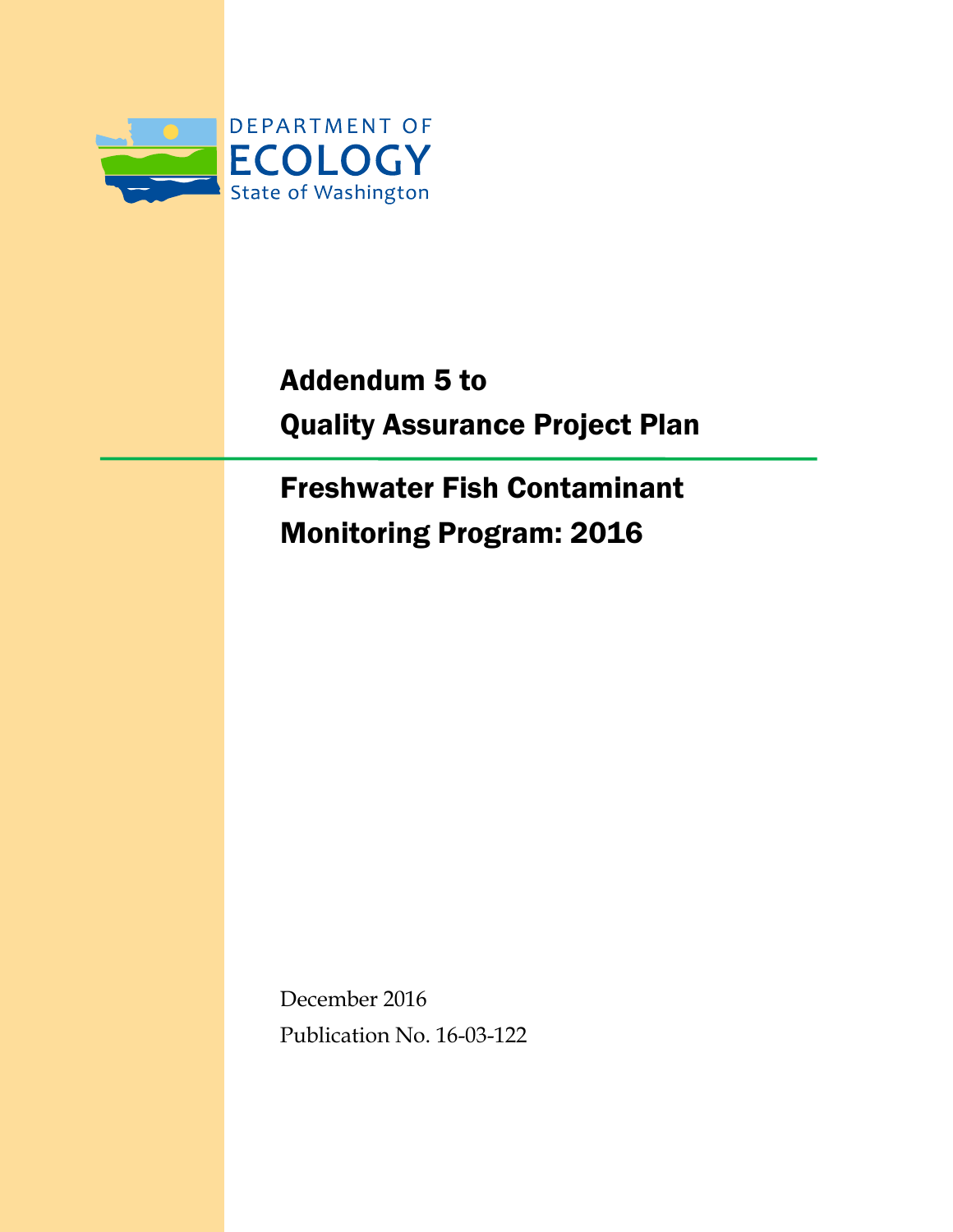### **Publication Information**

#### **Addendum**

This addendum is on the Department of Ecology's website at <https://fortress.wa.gov/ecy/publications/SummaryPages/1603122.html>

This addendum is an addition to an original Quality Assurance Project Plan. It is not a correction (errata) to the original plan.

Data for this project will be available on Ecology's Environmental Information Management (EIM) website at [www.ecy.wa.gov/eim/index.htm.](http://www.ecy.wa.gov/eim/index.htm) Search Study ID FFCMP16.

#### **Activity Tracker code**

Ecology's Activity Tracker code for this addendum is 02-500.

#### **Original Publication**

Quality Assurance Project Plan: Freshwater Fish Contaminant Monitoring Program. Publication No. 13-03-111. <https://fortress.wa.gov/ecy/publications/SummaryPages/1303111.html>

#### **Authors and Contact Information**

Keith Seiders and Casey Deligeannis Environmental Assessment Program Washington State Department of Ecology Olympia, Washington 98504-7710

For more information contact: Communications Consultant, phone 360-407-6764.

*Any use of product or firm names in this publication is for descriptive purposes only and does not imply endorsement by the author or the Department of Ecology.*

*Accommodation Requests: To request ADA accommodation including materials in a format for the visually impaired, call Ecology at 360-407-6834. Persons with impaired hearing may call Washington Relay Service at 711. Persons with speech disability may call TTY at 877-833-6341.*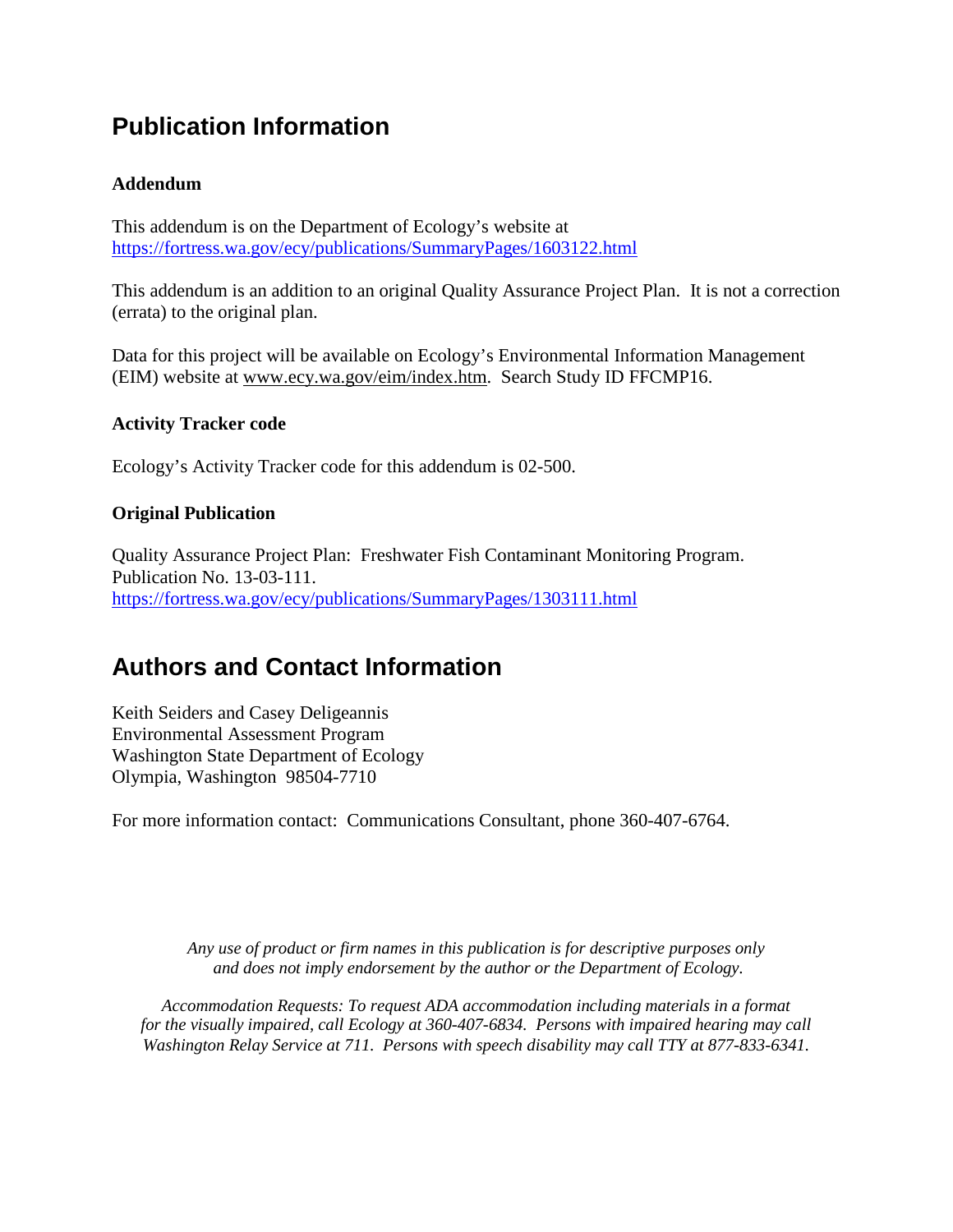## Addendum 5 to Quality Assurance Project Plan

## Freshwater Fish Contaminant Monitoring Program: 2016

December 2016

#### **Approved by:**

| Signature:                                                | Date: December 2016 |
|-----------------------------------------------------------|---------------------|
| Jessica Archer, Client and Author's Section Manager, EAP  |                     |
| Signature:                                                | Date: December 2016 |
| Carol Smith, Client's Supervisor and Program Manager, EAP |                     |
| Signature:                                                | Date: December 2016 |
| Keith Seiders, Author / Project Manager, TSU, EAP         |                     |
| Signature:                                                | Date: December 2016 |
| Debby Sargeant, Author's Supervisor, TSU, EAP             |                     |
| Signature:                                                | Date: December 2016 |
| Dale Norton, Western Operations Section Manager, EAP      |                     |
| Signature:                                                | Date: December 2016 |
| Tom Mackie, Supervisor, Eastern Operations Section, EAP   |                     |
| Signature                                                 | Date: December 2016 |
| Joel Bird, Director, Manchester Environmental Laboratory  |                     |
| Signature:                                                | Date: December 2016 |
| Bill Kammin, Ecology Quality Assurance Officer            |                     |
|                                                           |                     |

Signatures are not available on the Internet version. EAP: Environmental Assessment Program TSU: Toxics Studies Unit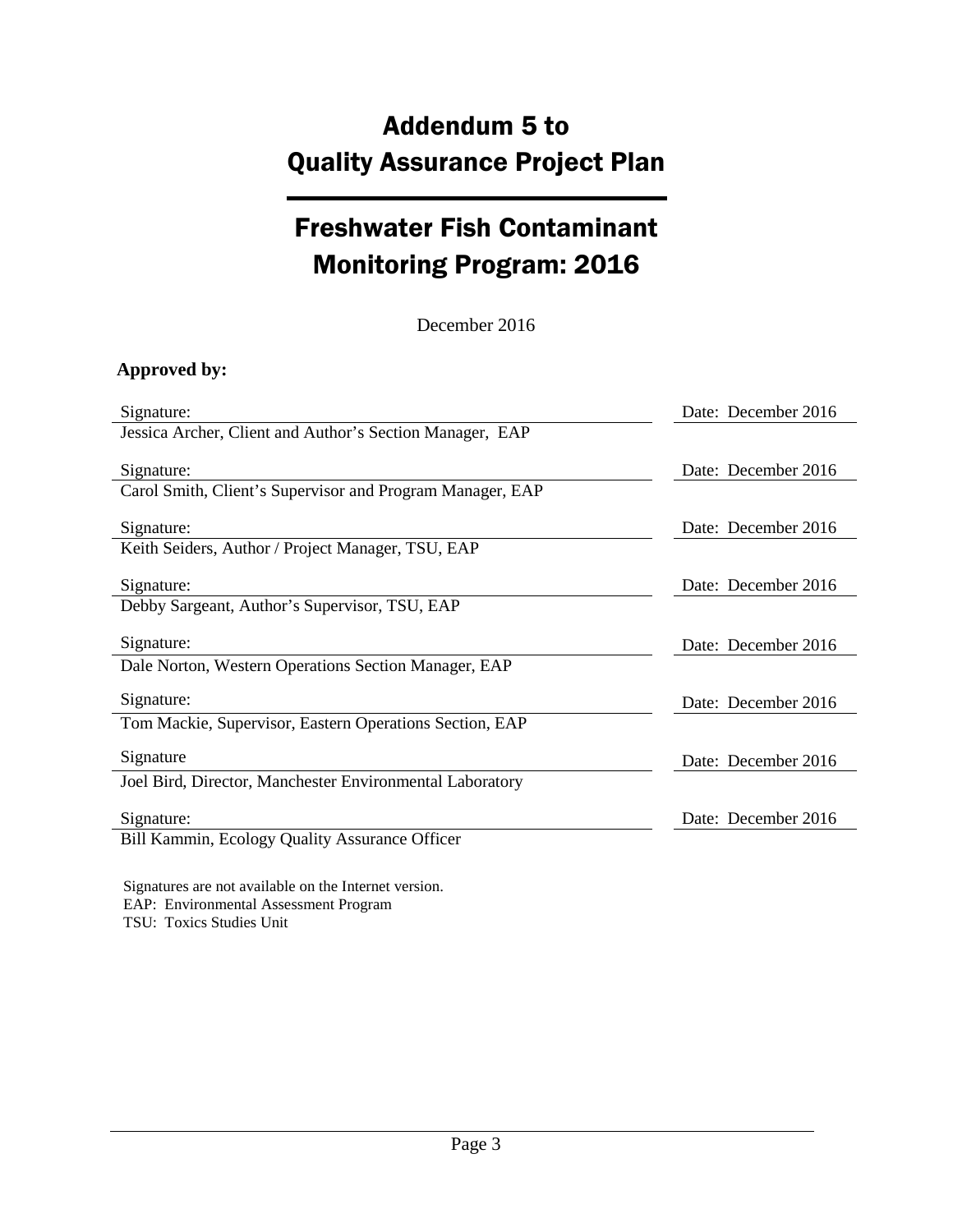## **Table of Contents**

| Page |
|------|
|      |
|      |
|      |
|      |
|      |
|      |
|      |
|      |
|      |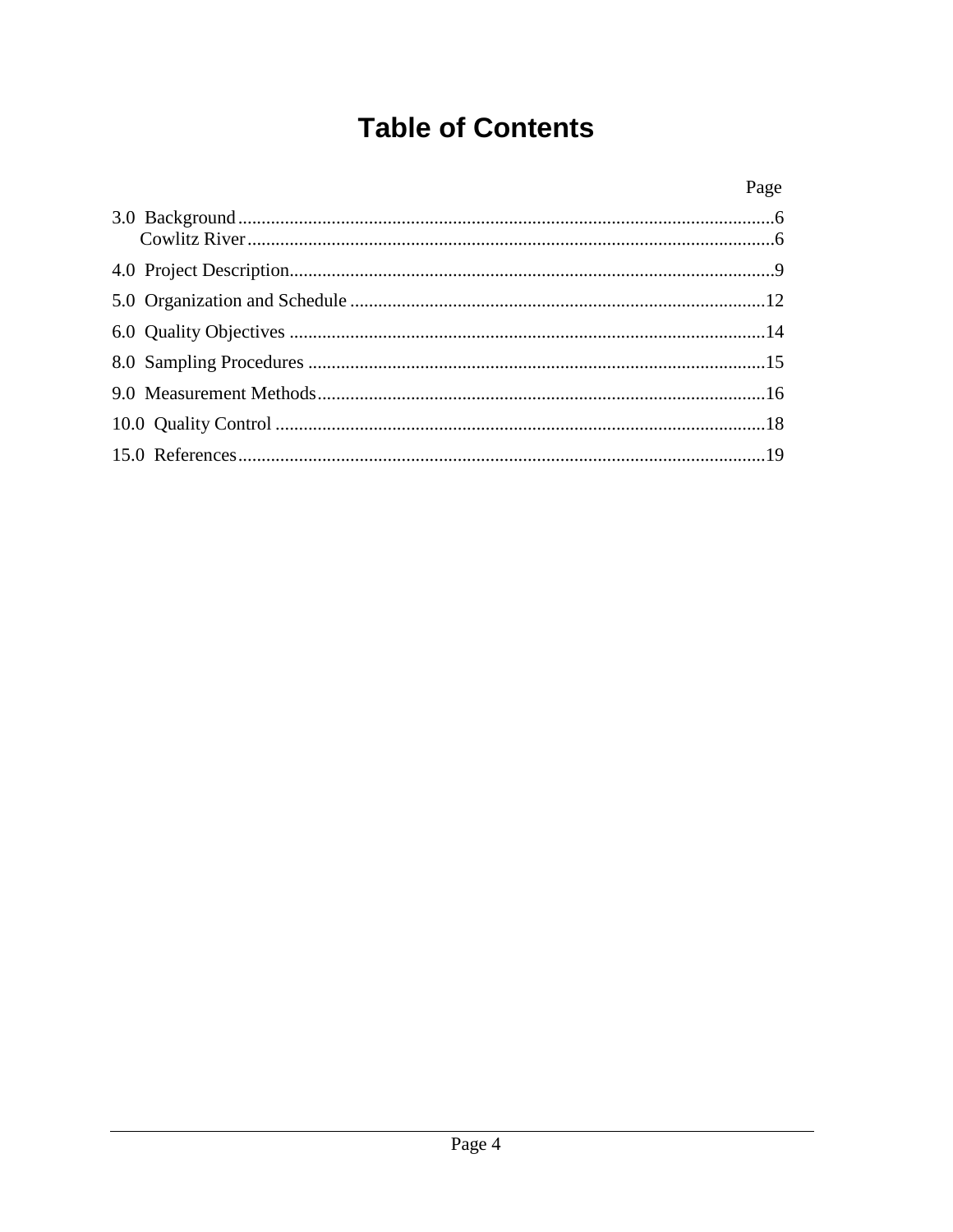# **List of Figures and Tables**

## **Figures**

### **Tables**

| Table 7. Schedule for completing field, laboratory, and report tasks, FFCMP 2016.  13 |
|---------------------------------------------------------------------------------------|
|                                                                                       |
| Table 9. Containers, preservation, and holding times for samples, FFCMP 201615        |
| Table 10. Laboratory measurement methods for fish tissue samples, FFCMP 201616        |
| Table 11. Characteristics of chlorinated pesticides to be analyzed using HR GC/MS for |
| Table 12. Laboratory quality control sample types and frequencies, FFCMP 2016. 18     |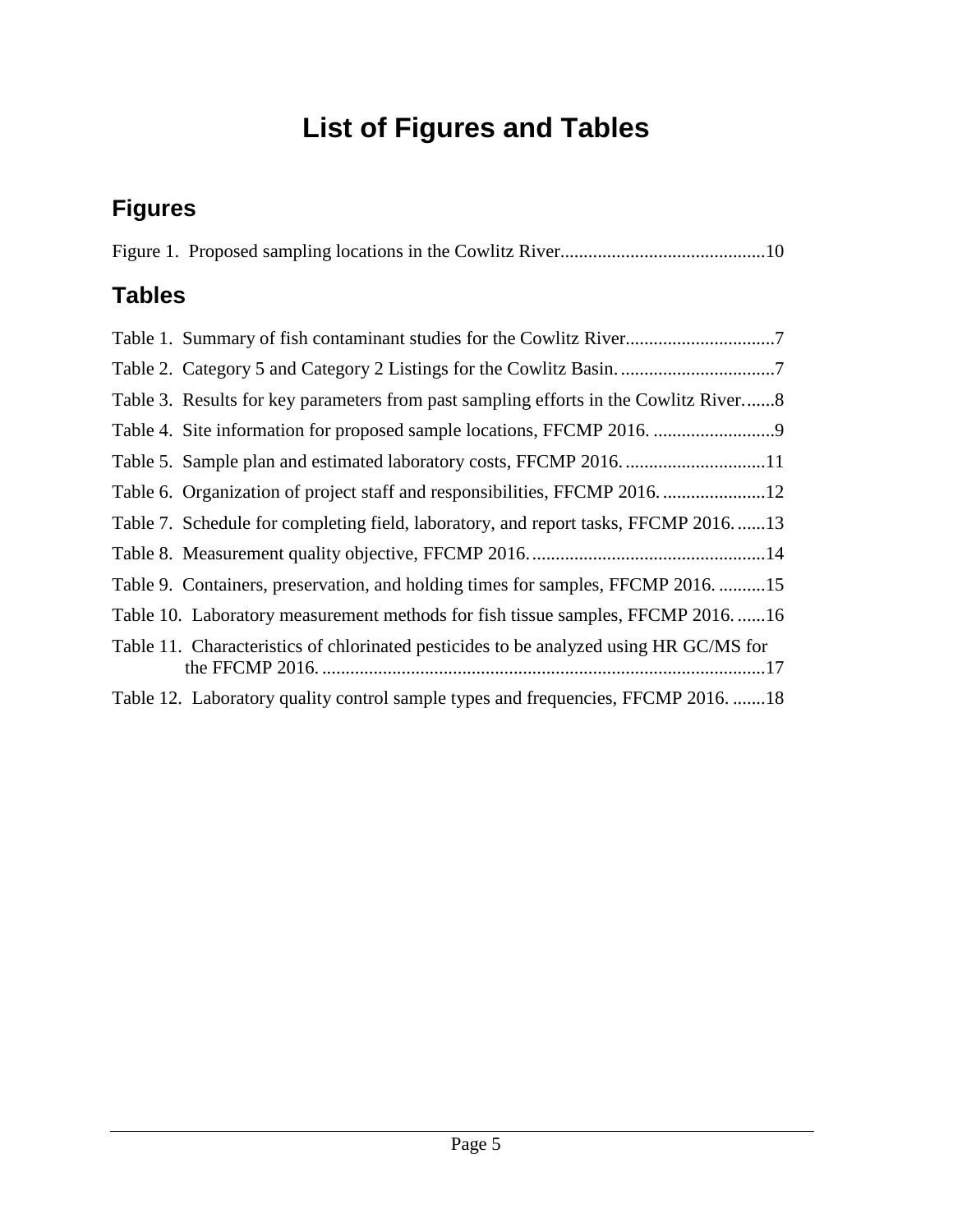## **3.0 Background**

<span id="page-5-0"></span>This document describes the 2016 sampling effort for the Washington State Department of Ecology (Ecology) Freshwater Fish Contaminant Monitoring Program (FFCMP) and is an addendum to the Quality Assurance Project Plan (Seiders, 2013). The 2016 sampling effort will focus on the Cowlitz River basin in Washington. The main goals are to characterize current contaminant levels in resident fish, establish a robust baseline for future monitoring efforts, and determine changes over time by comparing results with historical data. We were planning to sample the Walla Walla River basin in 2016 but have postponed that effort to 2017 because of second year of low flows and shifting priorities.

Previous studies and associated data were reviewed to guide development of project objectives and the sampling plan. Contaminants assessed in previous studies included CPs (chlorinated pesticides), PBDEs (polybrominated diphenyl ethers), PCBs (polychlorinated biphenyls), and PCDD/Fs (polychlorinated dibenzo-p-dioxins and –furans). These chemicals were often found at elevated levels from which a decrease could likely be detected over time, assuming that inputs decrease. Reductions in contaminant levels might also approach levels seen in similar species from "background" areas – those areas not directly impacted by human activities.

Collectively, data from the historical sampling efforts comprise a mix of sites, species, tissue types, collection seasons, and analytical methods. Monitoring efforts or data analyses to measure statistically significant temporal changes have not been pursued in the Cowlitz River basin. Typical challenges associated with such efforts include small sample sizes, high variability associated with fish tissue, and high costs associated with laboratory analyses for organic contaminants.

Information about previous work on contaminants in fish from the 2016 target locations is summarized below.

### <span id="page-5-1"></span>**Cowlitz River**

Two sites in the Cowlitz have been sampled in the past: the river near the town of Vader and the reservoir Mayfield Lake. The sampling was part of statewide screening-level studies for various contaminants. Table 1 shows the timeframe, species, and target analytes for studies conducted in the Cowlitz River.

Results from these studies showed that concentrations of several chemicals in fish tissue did not meet Washington water quality standards. These results led to 303(d) listings for PCBs, dioxin (2,3,7,8-TCDD), and mercury (Table 2). The 303(d) listings are also known as Category 5 listings in Ecology's periodic statewide Water Quality Assessment [\(http://www.ecy.wa.gov/programs/Wq/303d/index.html\)](http://www.ecy.wa.gov/programs/Wq/303d/index.html).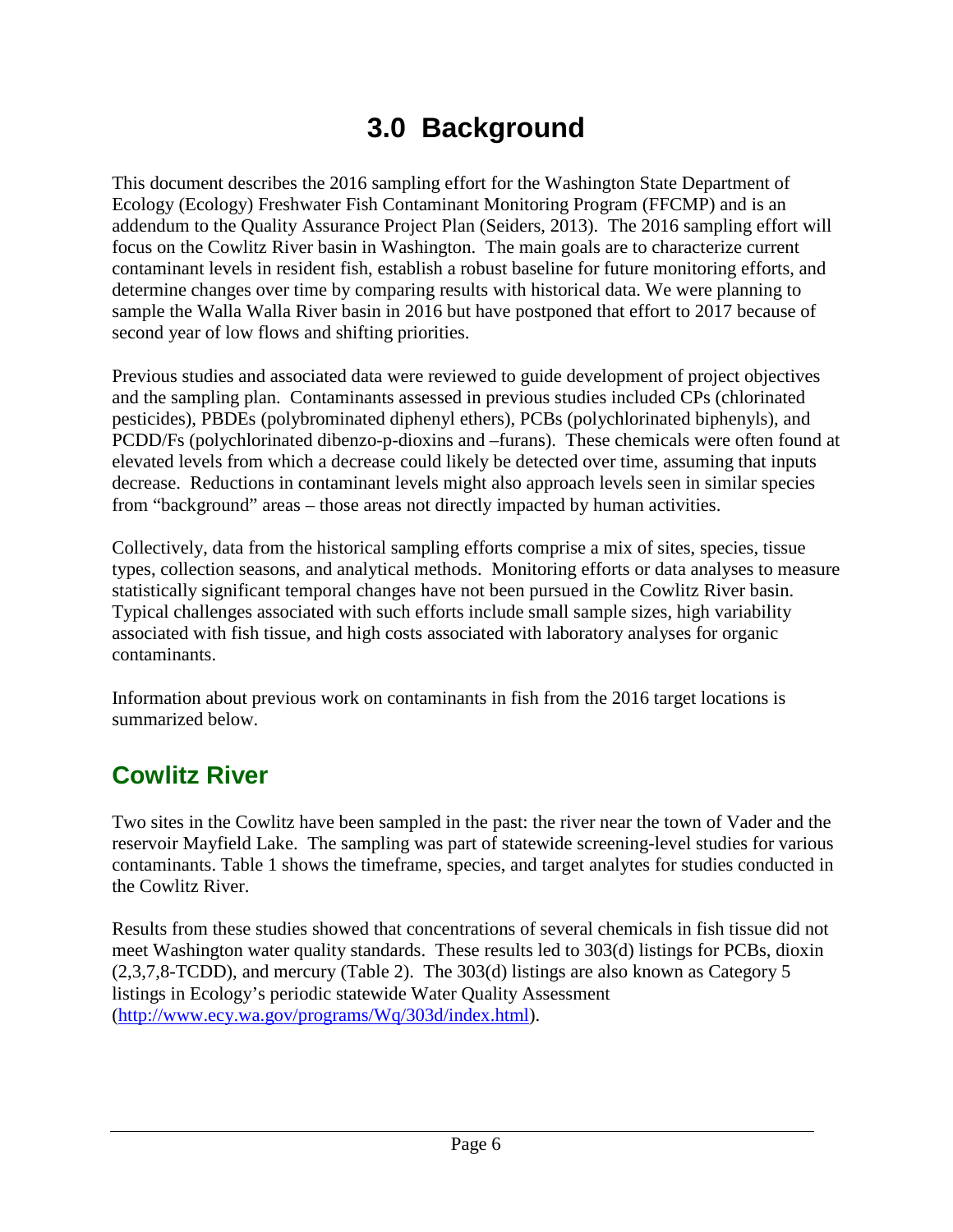|                        | Study:                 | Ecology WSPMP <sup>1</sup> | Ecology PBDE <sup>2</sup>                  | Ecology WSTMP <sup>3</sup> |
|------------------------|------------------------|----------------------------|--------------------------------------------|----------------------------|
|                        | <b>Sample Year:</b>    | 1995                       | 2005                                       | 2005                       |
| <b>Species</b>         | Location               |                            | Number and tissue type of samples analyzed |                            |
| <b>CTT</b>             |                        | 1f                         |                                            | 1f                         |
| <b>LSS</b>             | Cowlitz R,             | 2w                         |                                            |                            |
| <b>MWF</b>             | middle<br>(near Vader) | 2f                         |                                            | 1 <sub>f</sub>             |
| <b>NPM</b>             |                        |                            |                                            | 1 <sub>f</sub>             |
| <b>LMB</b>             |                        |                            |                                            | $1f^*$                     |
| LSS                    | Mayfield               |                            | 1f                                         |                            |
| <b>NPM</b>             | Reservoir              |                            |                                            | $1f^*$                     |
| YP                     |                        |                            |                                            | $1f^*$                     |
| <b>Target Analytes</b> |                        |                            |                                            |                            |
| CP                     |                        | X                          |                                            | X                          |
| Mercury                |                        |                            |                                            | X                          |
| PBDE                   |                        |                            | $\mathbf X$                                | $\mathbf X$                |
| <b>PCB</b>             |                        | $\mathbf X$                |                                            | $\mathbf X$                |
| PCDD/F                 |                        |                            |                                            | $\mathbf X$                |

<span id="page-6-0"></span>Table 1. Summary of fish contaminant studies for the Cowlitz River.

All samples are composites of fillets (f) or whole fish (w) from multiple fish.

References: 1- Davis et al., 1998; 2- Johnson et al., 2006; 3- Seiders et al., 2007.

Study Codes: PBDE: Statewide PBDE Screening Study. WSPMP: Washington State Pesticide Monitoring Program. WSPMP: Washington State Toxics Monitoring Program.

\* Results from these samples were also used in the PBDE project.

Species Codes: CTT: Cutthroat trout; LMB: Largemouth bass; LSS: Largescale sucker; MWF: Mountain whitefish; NPM: Northern pikeminnow; YP: Yellow perch.

<span id="page-6-1"></span>Table 2. Category 5 and Category 2 Listings for the Cowlitz Basin.

| Waterbody<br>Name    | Assessment<br>Unit ID | <b>Water Quality</b><br>Assessment<br><b>Parameter Name</b> | Current<br>Category | <b>Species</b><br>Not Meeting<br>Standard | Listing<br>ID |
|----------------------|-----------------------|-------------------------------------------------------------|---------------------|-------------------------------------------|---------------|
|                      |                       | <b>PCBs</b>                                                 | 5                   | CTT, MWF, NPM                             | 17164         |
| <b>Cowlitz River</b> | 17080005000220        | Mercury                                                     | 5                   | <b>NPM</b>                                | 52602         |
|                      |                       | 2,3,7,8-TCDD (Dioxin)                                       | 5                   | CTT, NPM                                  | 51552         |
|                      |                       | 2,3,7,8-TCDD TEQ                                            | 2                   | CTT, NPM                                  | 51605         |
| Mayfield Lake        | 46122F5E3             | <b>PCBs</b>                                                 | 5                   | LMB, NPM                                  | 52669         |

Species Codes: CTT: Cutthroat trout; LMB: Largemouth bass; LSS: Largescale sucker; MWF: Mountain whitefish; NPM: Northern pikeminnow; YP: Yellow perch.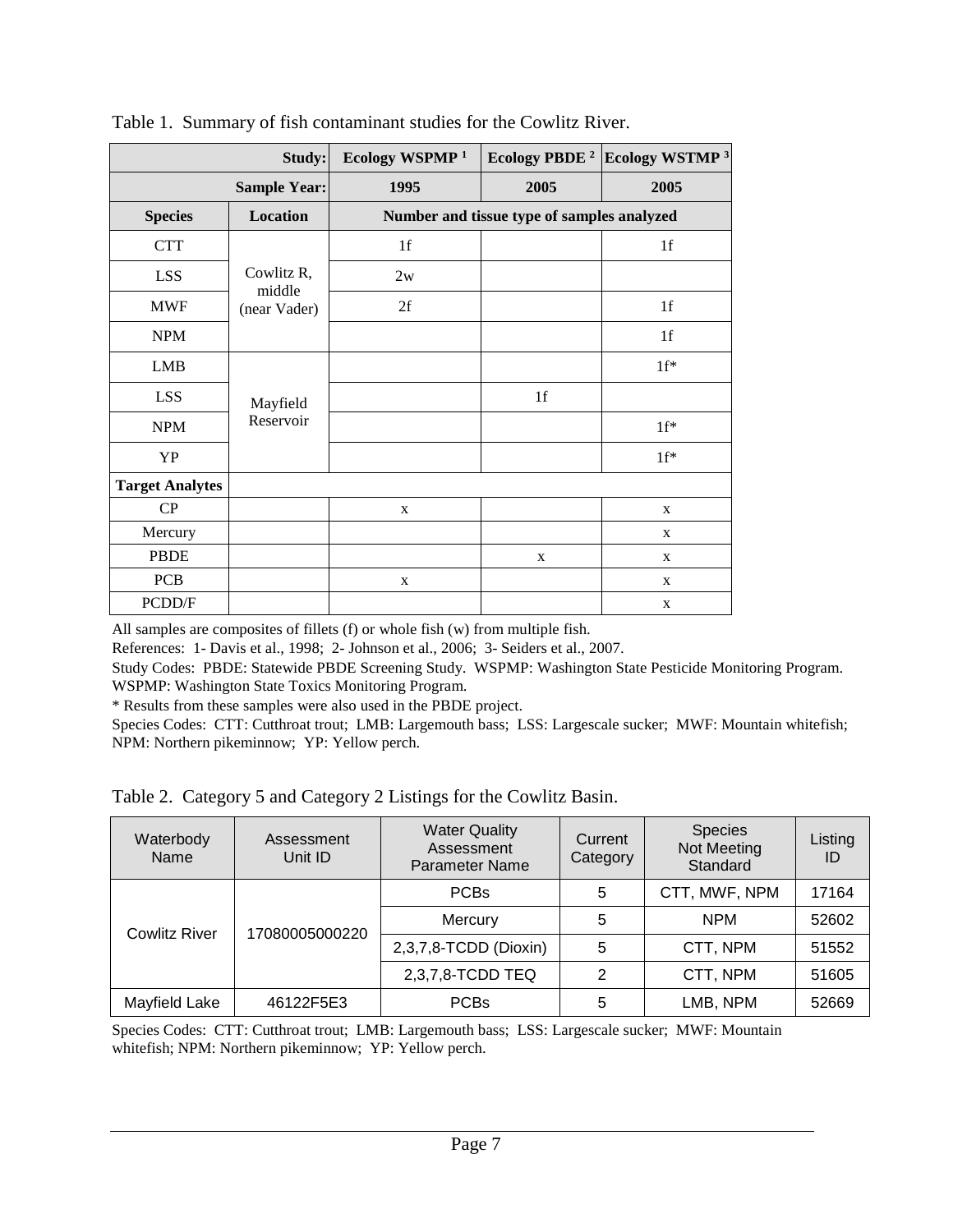These 303(d) listings can affect how communities along the river manage their wastewater discharges, so the more comprehensive sampling effort in 2016 will help address questions about the extent of pollution in the river and its reservoirs. Table 3 summarizes results for chemicals in fish tissue from the Cowlitz River.

| <b>Site</b>      | Species and<br>Sample<br>Year | $t$ -PCB<br>(ug/kg) | <b>TCDD</b><br><b>TEQ</b><br>(ng/kg) | t-PBDE<br>(ug/kg) | t-DDT<br>(ug/kg) | Mercury<br>(ug/kg) | Lipid<br>$(\%)$ | Mean<br>Total<br>Length<br>(mm) | Mean<br>Weight<br>(g) | Mean<br>Age<br>(yr) |
|------------------|-------------------------------|---------------------|--------------------------------------|-------------------|------------------|--------------------|-----------------|---------------------------------|-----------------------|---------------------|
|                  | CTT-1995                      | 84<br>J             |                                      |                   | 53<br>$\ast$     |                    | 3.0             | 312                             | 315                   |                     |
|                  | CTT-2005                      | 55                  | 0.303                                | 5.0               | 29               | 87.0               | 4.7             | 360                             | 493                   | 3.0                 |
|                  | $LSSw-1995$                   | 84<br>J             |                                      |                   | 91               |                    | 2.5             | 434                             | 868                   |                     |
| Cowlitz<br>River | LSSw-1995                     | 108<br>J            |                                      |                   | 71               |                    | 2.8             | 467                             | 1036                  |                     |
| near<br>Vader    | MWF-1995                      | 47<br>J             |                                      |                   | 13               |                    | 6.0             | 350                             | 403                   |                     |
|                  | <b>MWF-1995</b>               | 60<br>J             |                                      |                   | 10               |                    | 5.8             | 382                             | 611                   |                     |
|                  | <b>MWF-2005</b>               | 46                  |                                      | 24                | 6.2              | 205                | 6.8             | 441                             | 859                   | 5.6                 |
|                  | <b>NPM-2005</b>               | 92                  | 0.410                                | 18                | 21               | 859                | 1.8             | 427                             | 656                   | 10.6                |
|                  | $LMB-2005$                    | 5.5                 | UJ<br>0.050                          | 2.0               | 1.0<br>U         | 242                | 0.88            | 328                             | 610                   | 4.2                 |
| Mayfield         | LSS-2005                      |                     |                                      | 2.6               |                  |                    | 1.7             | 443                             | 918                   | 12.8                |
| Lake             | <b>NPM-2005</b>               | 8.9                 | 0.009                                | 2.3               | 2.5              | 474                | 1.5             | 312                             | 244                   | 6.4                 |
|                  | YP-2005                       | 5.0<br>U            |                                      | 0.38              | U<br>1.0         | 84.0               | 0.52            | 237                             | 164                   | 4.0                 |

<span id="page-7-0"></span>Table 3. Results for key parameters from past sampling efforts in the Cowlitz River.

Bold values indicate results that do not meet Washington's current water quality standards.

\* 4,4'-DDE in this sample was 42 ug/kg which exceeded the water quality standard of 32 ug/kg.

J: Estimated value.

U: Not detected at or above the reported value.

UJ: Not detected at or above the estimated reporting limit.

Species Codes: CTT: Cutthroat trout; LMB: Largemouth bass; LSS: Largescale sucker; MWF: Mountain whitefish; NPM: Northern pikeminnow; YP: Yellow perch.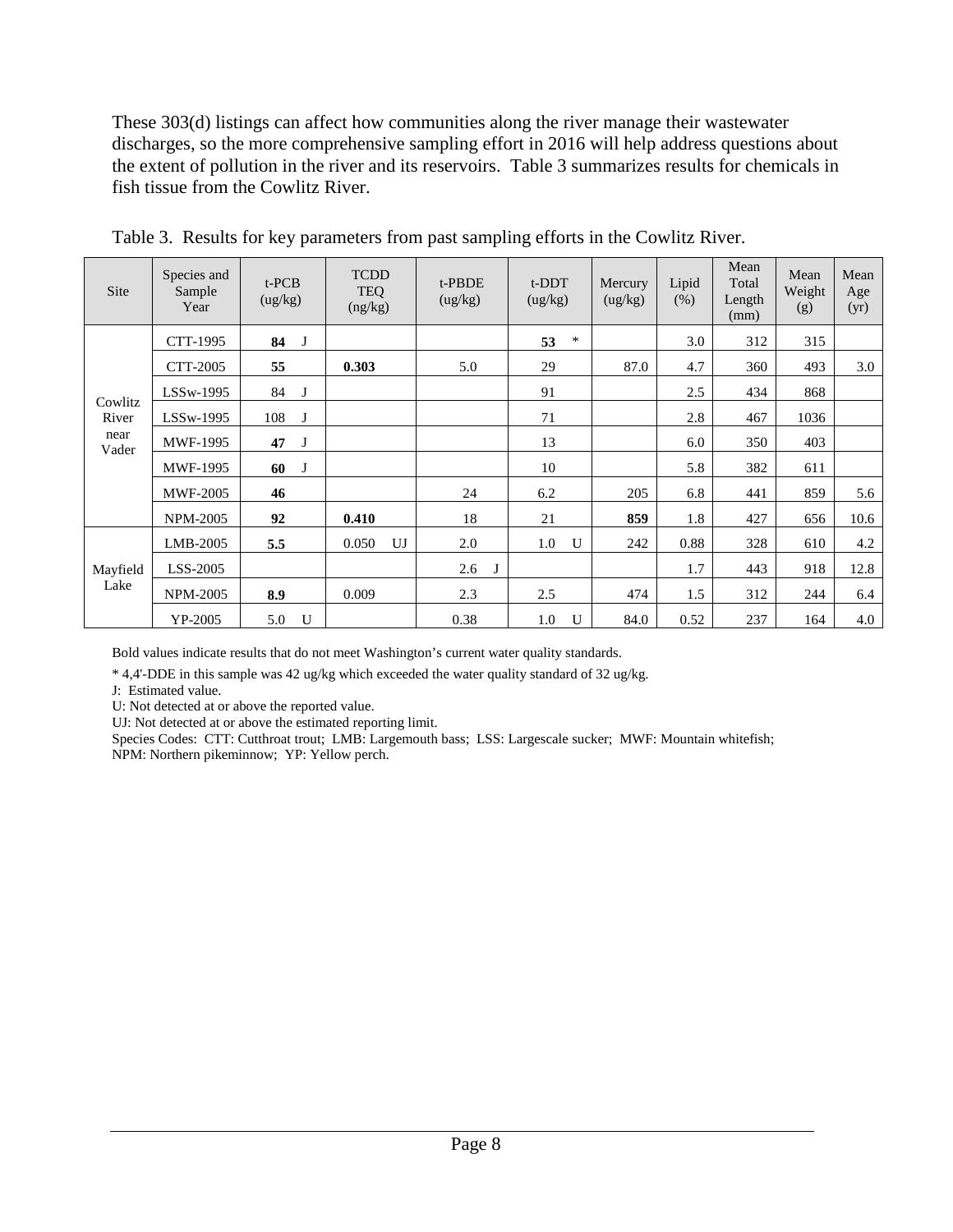# **4.0 Project Description**

<span id="page-8-0"></span>The main goal of the 2016 monitoring effort is to develop a robust data set of contaminant levels in fish from the Cowlitz River to:

- Characterize temporal trends by comparisons to historical and future data.
- Compare results to current and proposed water quality standards (FTECs).
- Support fish consumption risk assessments by health jurisdictions.
- Inform water quality management efforts such as TMDLs and related planning.

Table 4 shows location information for the 2016 sites. Site selection was described in the original QAPP and is refined here for the 2016 effort. The key characteristics of sites selected for long term monitoring are:

- Concentrations of key contaminants are elevated in fish tissue.
- Likelihood of detecting change in contaminant levels over time.
- Presence of historical data that can be used for temporal comparisons.
	- o Multiple samples taken during previous efforts.
	- o Multiple sampling efforts at different times in the past.
	- o Potential for pooling data to increase statistical sensitivity.
- Waters impaired: Category 5 or 2 from the most recent Water Quality Assessment.
- Ability to collect desired species: access, permits, species abundance.

| Waterbody                                             | <b>Site Description</b>                                                                      | <b>WRIA</b>  | <b>EIM</b><br><b>Location ID</b> |
|-------------------------------------------------------|----------------------------------------------------------------------------------------------|--------------|----------------------------------|
| <b>Cowlitz River</b>                                  | Longview/Kelso area to Castle Rock, RM 1-17                                                  | 26 - Cowlitz | na                               |
| Cowlitz River                                         | Olequa Cr, 8 mi N of Castle Rock, to I-5 bridge, RM 24-30                                    | 26 - Cowlitz | COWLITZ-F                        |
| Mayfield Lake<br>(Cowlitz River)                      | From dam to east end narrows, Cowlitz R, RM 52.2-62                                          | 26 - Cowlitz | <b>MAYFIELD-F</b>                |
| Riffe Lake<br>(Cowlitz River)                         | From dam to east end of lake, RM 66-85                                                       | 26 - Cowlitz | na                               |
| Scanewa Lake<br>(Cowlitz-Cispus)<br>River confluence) | From Cowlitz Falls dam upstream to mouths of Cowlitz<br>and Cispus Rivers (approx 1-2 miles) |              | na                               |
| Cowlitz River                                         | Upstream confluence at east end of Riffe Lake to Cowlitz<br>Falls, RM 85-88.5                |              | na                               |
| Cowlitz River                                         | Upstream of confluence with Cispus R to 4 mi NE of<br>Packwood, RM 91-131                    | 26 - Cowlitz | na                               |

<span id="page-8-1"></span>Table 4. Site information for proposed sample locations, FFCMP 2016.

RM: River mile.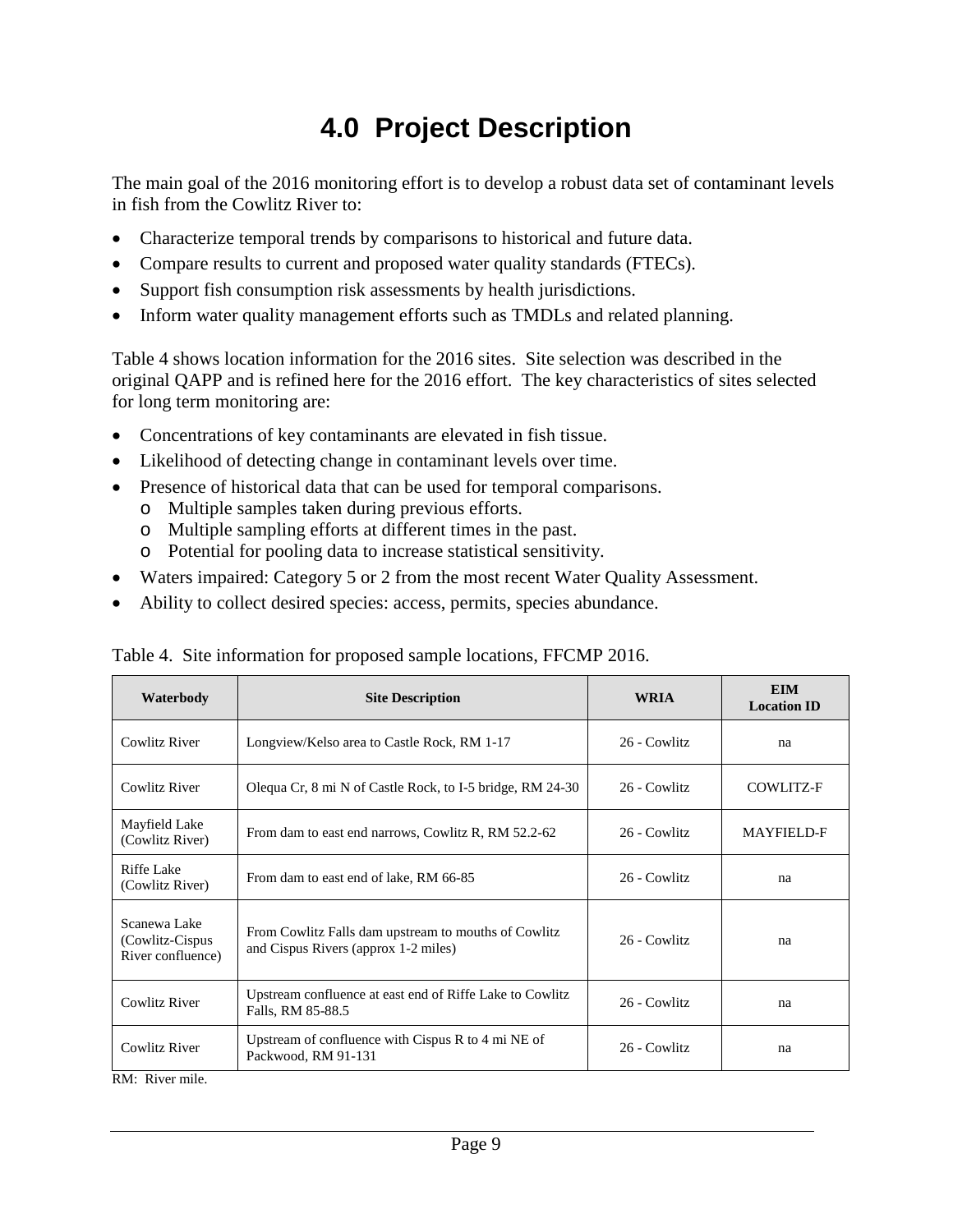

Figure 1 show the proposed sampling locations for 2016 in the Cowlitz River.

<span id="page-9-0"></span>Figure 1. Proposed sampling locations in the Cowlitz River.

Target analytes include chlorinated pesticides, mercury, polybrominated diphenyl ethers (PBDEs), polychlorinated biphenyls (PCBs), and polychlorinated dibenzo-p-dioxins and -furans (PCDD/Fs).

This project will use data collected through past monitoring efforts conducted by Ecology as described above. These data and associated documentation (e.g., project plans, project reports, and laboratory data reports) will be reviewed to assess their usability in this project.

For the long-term monitoring strategy at selected sites in the target watersheds, multiple replicates of composite samples for each species at each site are anticipated to provide an adequately robust data set that will meet objectives. Review of field replicate data from previous FFCMP work showed that variance is inconsistent and can be high for organic contaminants, ranging up to 100% Relative Percent Difference (RPD) for PCBs, DDTs, and PCDD/Fs. A sample size of five to seven composite samples should reduce the variability associated with the mean and median tissue concentrations and improve the ability to determine change among sample results over time.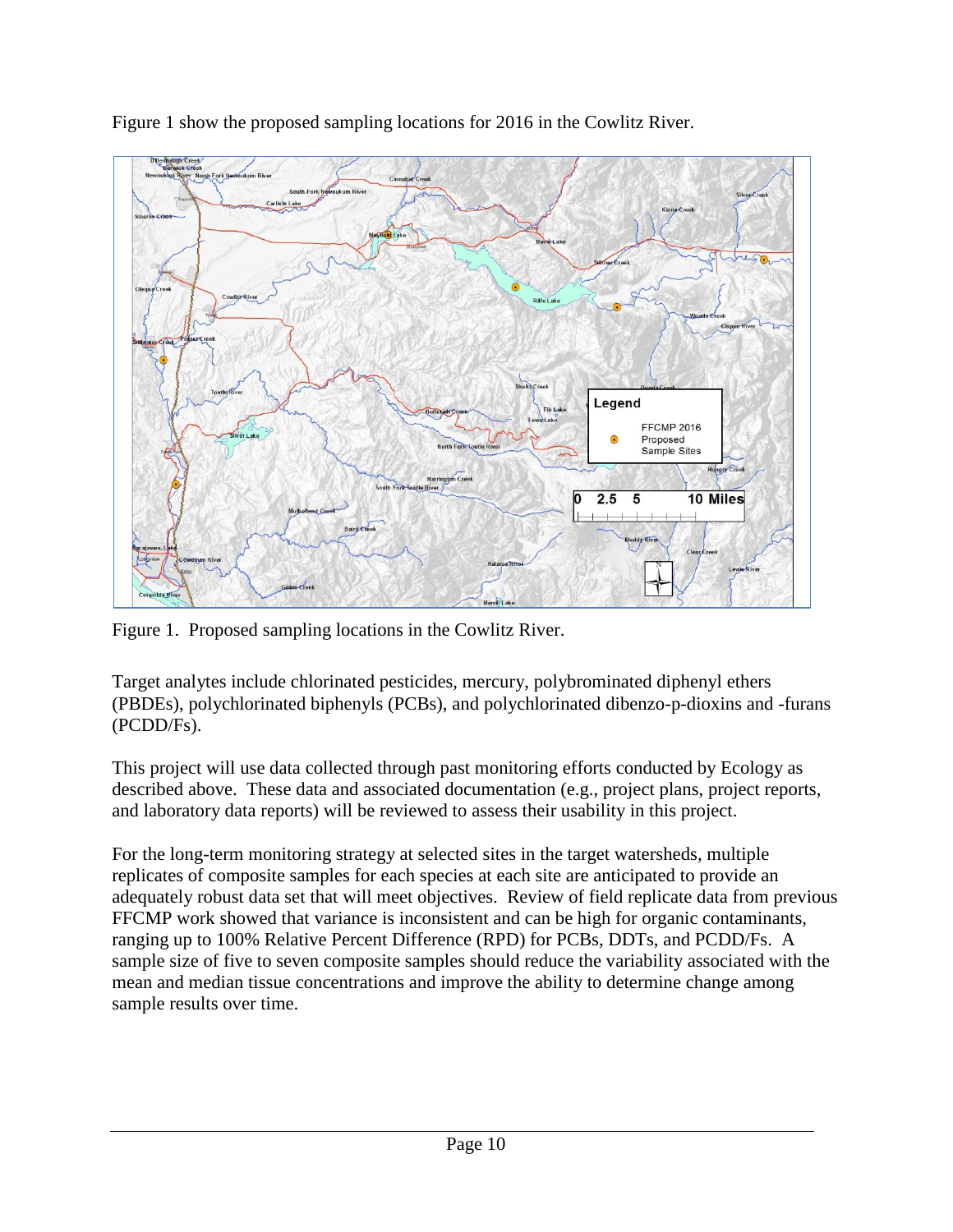Table 5 shows the sites, target species, and number of analyses of composite samples by analyte group. Actual numbers of samples may be adjusted depending on success of fish collection efforts.

|                     |                           | Number of Composite Samples for Each Analysis |                                         |                                        |                |  |                      |  |
|---------------------|---------------------------|-----------------------------------------------|-----------------------------------------|----------------------------------------|----------------|--|----------------------|--|
| <b>Sites</b>        | Species Code              | Mercury                                       | Cl Pest, PCB<br>Aroclor,<br>PBDE, lipid | 3 PCB<br>Aroclors,<br>3 DDTs,<br>lipid | PCDD/F         |  | CL Pest,<br>HiRes ** |  |
|                     | <b>CTT</b>                | 3                                             | 3                                       | $\overline{4}$                         | 3              |  | $\mathbf{1}$         |  |
| Cowlitz R,<br>lower | <b>LSSw</b>               |                                               | 3                                       | $\overline{4}$                         |                |  |                      |  |
|                     | <b>MWF</b>                | 3                                             | 3                                       | 4                                      | $\mathfrak{Z}$ |  | 1                    |  |
|                     | $\ensuremath{\text{NPM}}$ | 3                                             | 3                                       | $\overline{4}$                         | 3              |  |                      |  |
|                     | <b>CTT</b>                | 3                                             | 3                                       | $\overline{4}$                         | 3              |  | $\mathbf{1}$         |  |
| Cowlitz R,          | <b>LSSw</b>               |                                               | 3                                       | 4                                      |                |  |                      |  |
| middle              | <b>MWF</b>                | 3                                             | 3                                       | $\overline{4}$                         | 3              |  | $\mathbf{1}$         |  |
|                     | <b>NPM</b>                | $\mathfrak 3$                                 | 3                                       | $\overline{4}$                         | 3              |  |                      |  |
|                     | <b>CTT</b>                | 3                                             | 3                                       |                                        | $\overline{3}$ |  | $\mathbf{1}$         |  |
| Mayfield L          | <b>LSSw</b>               |                                               | 3                                       |                                        |                |  |                      |  |
| (Cowlitz R)         | <b>LMB</b>                | $\mathfrak{Z}$                                | $\overline{3}$                          |                                        |                |  |                      |  |
|                     | <b>NPM</b>                | 3                                             | 3                                       |                                        | 3              |  | $\mathbf{1}$         |  |
|                     | <b>CTT</b>                | $\overline{3}$                                | $\overline{3}$                          |                                        | 3              |  | $\mathbf{1}$         |  |
| Riffe L             | <b>LSSw</b>               |                                               | 3                                       |                                        |                |  |                      |  |
| (Cowlitz R)         | <b>SMB</b>                | $\mathfrak{Z}$                                | 3                                       |                                        |                |  |                      |  |
|                     | <b>NPM</b>                | 3                                             | 3                                       |                                        | $\mathfrak 3$  |  | $\mathbf{1}$         |  |
|                     | <b>CTT</b>                | $\overline{3}$                                | 3                                       |                                        | $\overline{3}$ |  | $\mathbf{1}$         |  |
| Scanewa L           | <b>LSSw</b>               |                                               | 3                                       |                                        |                |  |                      |  |
| (Cowlitz R)         | <b>MWF</b>                | $\mathfrak{Z}$                                | $\overline{3}$                          |                                        | $\mathfrak{Z}$ |  | $\mathbf{1}$         |  |
|                     | $\ensuremath{\text{NPM}}$ | $\mathfrak{Z}$                                | 3                                       |                                        | $\mathfrak{Z}$ |  |                      |  |
| Cowlitz R,          | <b>CTT</b>                | 3                                             | 3                                       | $\overline{4}$                         | 3              |  | $\mathbf{1}$         |  |
| upper               | <b>MWF</b>                | $\mathfrak{Z}$                                | 3                                       | $\overline{4}$                         | 3              |  | 1                    |  |
|                     | Total # field samples     | 51                                            | 66                                      | 40                                     | 45             |  | 12                   |  |
|                     | Total # lab QC analyses   |                                               | $\overline{4}$                          | $\overline{2}$                         | $\overline{2}$ |  | $\mathbf{1}$         |  |
|                     | Total # analyses          | 54                                            | 70                                      | 42                                     | 47             |  | 13                   |  |
|                     | Cost per analysis         | \$<br>50                                      | 620<br>\$                               | 264<br>\$                              | \$<br>531      |  | 1,100<br>\$          |  |
|                     | Subtotal costs            | \$<br>2,700                                   | \$<br>43,400                            | \$<br>11,088                           | \$<br>24,969   |  | 14,300<br>\$         |  |
|                     | <b>Grand Total</b>        | \$<br>82,157                                  |                                         |                                        |                |  | \$<br>14,300         |  |

<span id="page-10-0"></span>Table 5. Sample plan and estimated laboratory costs, FFCMP 2016.

\*\* High resolution analysis performed only if selected pesticides are not detected in analyses using EPA Method 8081: Additional funding may be needed.

Species codes: CTT: Cutthroat trout; LMB: Largemouth bass; LSSw: Largescale sucker (as whole fish); MWF: Mountain whitefish; NPM: Northern pikeminnow; SMB: Smallmouth bass.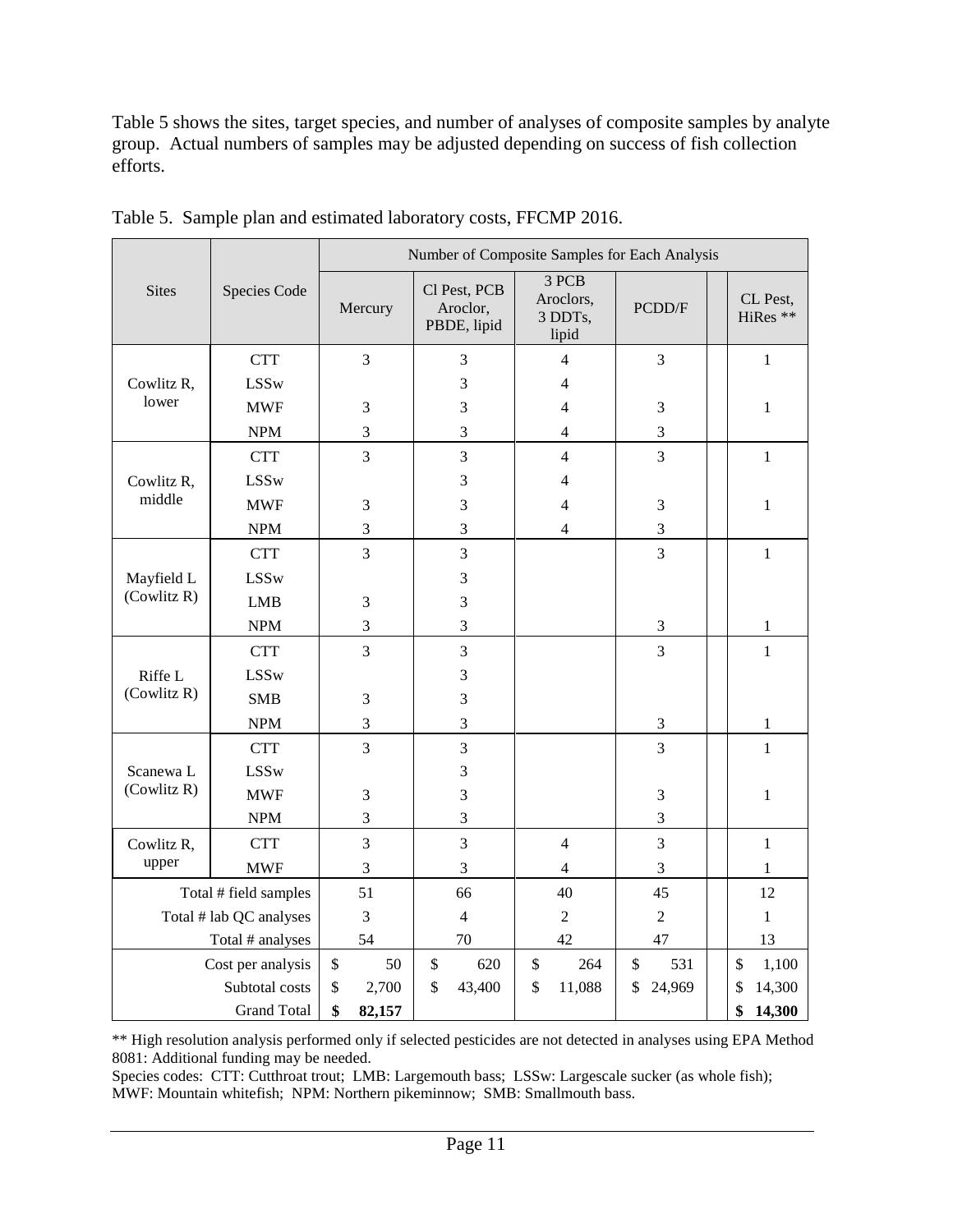# **5.0 Organization and Schedule**

<span id="page-11-0"></span>Table 6 lists the people involved in this project. All are employees of the Washington State Department of Ecology. Table 6 is the proposed schedule for this project.

| <b>EAP Staff</b>                                                                 | Title                                            | Responsibilities                                                                                                                                                                                                                                                                                     |
|----------------------------------------------------------------------------------|--------------------------------------------------|------------------------------------------------------------------------------------------------------------------------------------------------------------------------------------------------------------------------------------------------------------------------------------------------------|
| Jessica Archer<br><b>SCS</b><br>360-407-6698                                     | Client                                           | Provides internal review of the QAPP, addendums, and reports.<br>Approves the final QAPP and addendums.                                                                                                                                                                                              |
| <b>Keith Seiders</b><br><b>Toxics Studies Unit</b><br><b>SCS</b><br>360-407-6689 | Project Manager<br>and Principal<br>Investigator | Writes the QAPP, addendums, and reports. Reviews historical<br>data and develops sample strategy for different sites on annual<br>basis. Works with laboratories to obtain analytical services.<br>Reviews, analyzes, and interprets data. Guides field assistants in<br>various roles and tasks.    |
| Patti Sandvik<br><b>Toxics Studies Unit</b><br><b>SCS</b><br>360-407-7198        | Field and EIM<br>Lead, Project<br>Assistant      | Leads efforts for sample collection, processing, and transportation<br>of samples to the laboratory. Ensures that field and processing<br>information is recorded. Enters field and laboratory data into<br>EIM. Compiles and summarizes historical and current-year data.<br>Assists report effort. |
| Debby Sargeant<br><b>Toxics Studies Unit</b><br><b>SCS</b><br>360-407-6139       | Unit Supervisor<br>for the Project<br>Manager    | Provides internal review of the QAPP, addendums, and reports.<br>Approves the final QAPP and addendums. Manages budget and<br>staffing needs.                                                                                                                                                        |
| <b>Joel Bird</b><br>Manchester<br><b>Environmental Lab</b><br>360-871-8801       | Laboratory<br>Director                           | Approves the final QAPP. Oversees all operations at MEL<br>regarding in-house analyses and processes for contracting<br>analyses to commercial labs.                                                                                                                                                 |
| William R. Kammin<br>360-407-6964                                                | <b>Ecology Quality</b><br>Assurance<br>Officer   | Reviews the draft QAPP and addendums. Approves the final<br>QAPP and addendums.                                                                                                                                                                                                                      |
| Dale Norton<br><b>WOS</b><br>360-407-6596                                        | Supervisor,<br>EAP - Western<br>Operations       | Helps coordinate SWRO and NWRO inter-program and inter-<br>office efforts as needed, especially public communications.                                                                                                                                                                               |

<span id="page-11-1"></span>Table 6. Organization of project staff and responsibilities, FFCMP 2016.

EAP: Environmental Assessment Program

EIM: Environmental Information Management database

NWRO: Northwest Regional Office

SWRO: Southwest Regional Office

QAPP: Quality Assurance Project Plan

SCS: Statewide Coordination Section

WOS: Western Operations Section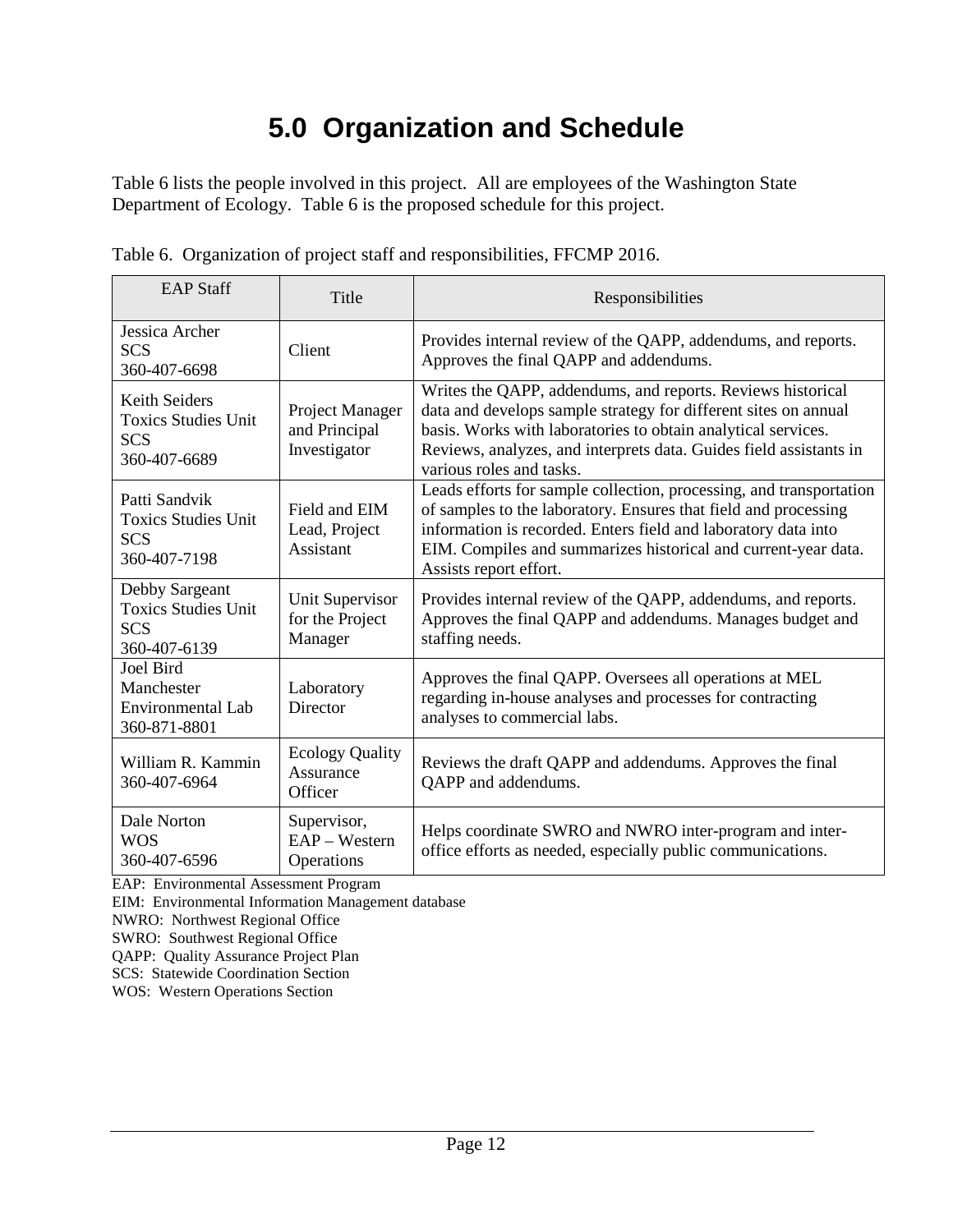| Field and laboratory work                                   | Due date                      | Lead staff       |  |  |
|-------------------------------------------------------------|-------------------------------|------------------|--|--|
| Field work completed                                        | October 2016                  | Patti Sandvik    |  |  |
| Sample processing completed                                 | December 2016                 | Patti Sandvik    |  |  |
| Ecology Lab analyses completed                              | <b>July 2017</b>              | MEL, Joel Bird   |  |  |
| Contract Lab analyses completed                             | August 2017                   | MEL, Joel Bird   |  |  |
| Environmental Information System (EIM) database             |                               |                  |  |  |
| EIM user study ID                                           | FFCMP16                       |                  |  |  |
| Product                                                     | Due date                      | Lead staff       |  |  |
| EIM data loaded                                             | September 2017                | Patti Sandvik    |  |  |
| EIM data verification                                       | October 2017                  | To be determined |  |  |
| EIM complete                                                | November 2017                 | Patti Sandvik    |  |  |
| Final report                                                |                               |                  |  |  |
| Author lead / Support staff                                 | Keith Seiders / Patti Sandvik |                  |  |  |
| Schedule                                                    |                               |                  |  |  |
| Draft due to supervisor                                     | March 2018                    |                  |  |  |
| Draft due to client/peer reviewer                           | April 2018                    |                  |  |  |
| Draft due to external reviewer(s)                           | April 2018                    |                  |  |  |
| Final (all reviews done) due to<br>publications coordinator | May 2018                      |                  |  |  |
| Final report due on web                                     | <b>June 2018</b>              |                  |  |  |

<span id="page-12-0"></span>Table 7. Schedule for completing field, laboratory, and report tasks, FFCMP 2016.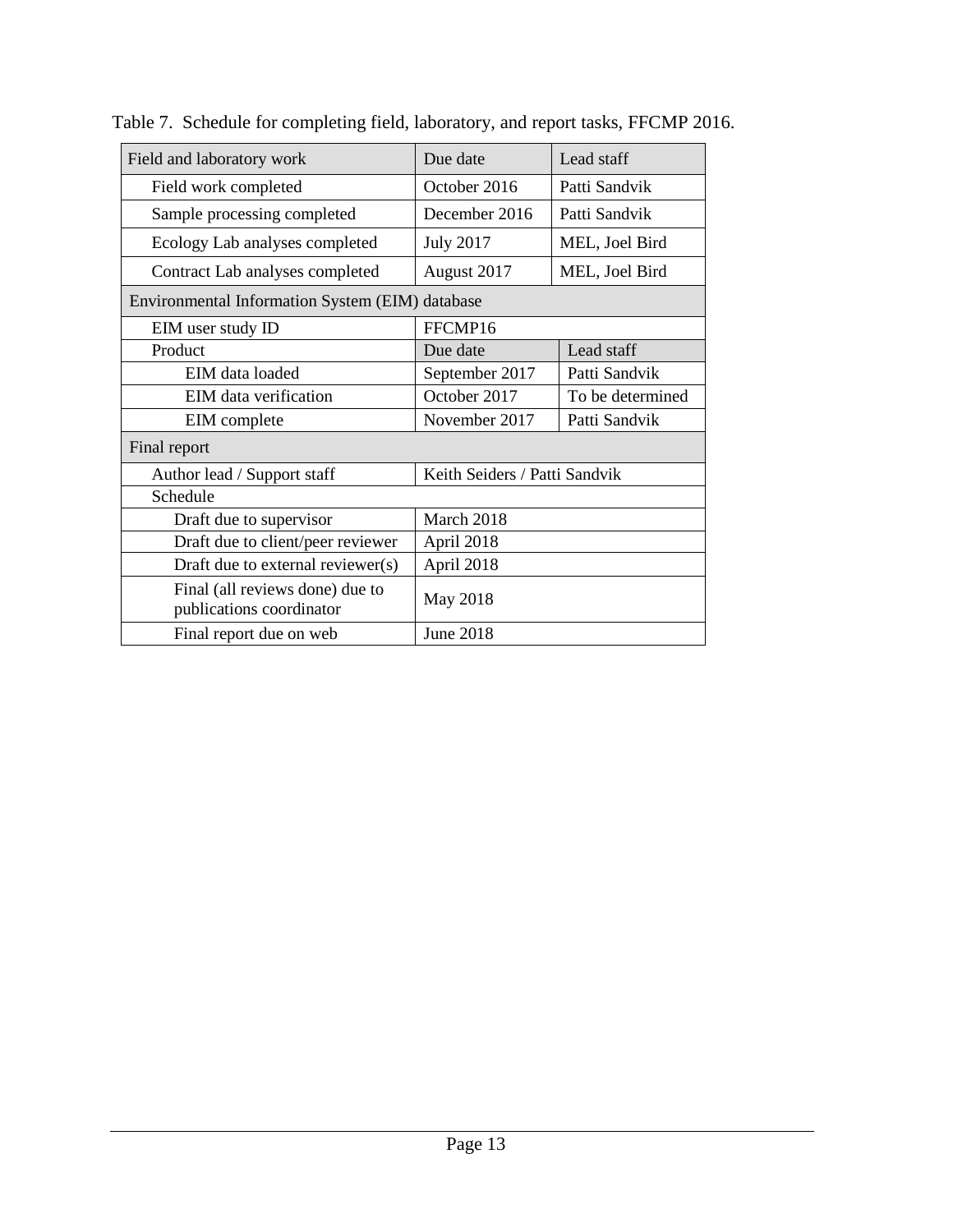# **6.0 Quality Objectives**

<span id="page-13-0"></span>Table 8 shows measurement quality objectives (MQOs).

| Parameter                                                  | <b>Analytical Method</b>                          | Lab Duplicate<br>(as RPD)               | Lab Control Sample<br>(% recovery)                                                             | Surrogates (%<br>recovery) | Matrix<br>Spike/Spike<br>Duplicate<br>(% recovery) |
|------------------------------------------------------------|---------------------------------------------------|-----------------------------------------|------------------------------------------------------------------------------------------------|----------------------------|----------------------------------------------------|
| Mercury                                                    | EPA 245.6<br>(CVAA)                               | $0\% - 20\%$<br>(for results $> 5x$ RL) | 85%-115%                                                                                       | <b>NA</b>                  | 75%-125%;<br>RPD limit 20%                         |
| Chlorinated<br>pesticides                                  | <b>EPA 8081</b><br>$(GC/ECD)$ ;<br><b>MEL SOP</b> | 0%-40%                                  | 50%-150%                                                                                       | 20%-130% a                 | 50%-150%;<br>RPD limit 40%                         |
| Chlorinated<br>pesticides (HiRes<br>short list: if needed) | EPA 1699 or<br>equivalent<br>(HiRes GC/MS)        | $0\% - 40\%$                            | Per method for OPR.<br>Internal Standards, and<br>Labeled Compounds<br>each sample & 1/batch b | NA                         | <b>NA</b>                                          |
| <b>PCB</b> Aroclors                                        | <b>EPA 8082</b><br>$(GC/ECD)$ ;<br>MEL SOP        | $0\% - 40\%$                            | 50%-150%                                                                                       | 50%-150%                   | 50%-150%;<br>RPD limit 40%                         |
| PCB congeners<br>(none planned<br>for $2016$               | <b>EPA 1668A</b><br>(HiRes GC/MS)                 | $0\% - 40\%$                            | Per method for OPR,<br>Internal Standards, and<br>Labeled Compounds                            | <b>NA</b>                  | <b>NA</b>                                          |
| PCDD/Fs                                                    | <b>EPA 1613B</b><br>(HiRes GC/MS)                 | $0\% - 40\%$                            | Per method for OPR,<br>Internal Standards, and<br>Labeled Compounds                            | <b>NA</b>                  | <b>NA</b>                                          |
| <b>PBDEs</b>                                               | EPA 8270 (SIM);<br>SOP 730104                     | $0\% - 40\%$                            | 50%-150%                                                                                       | 50%-150%                   | 50%-150%;<br>RPD limit 40%                         |
| Lipids                                                     | <b>MEL SOP 730009</b>                             | $0\% - 20\%$                            | <b>NS</b>                                                                                      | <b>NA</b>                  | NA                                                 |

<span id="page-13-1"></span>Table 8. Measurement quality objective, FFCMP 2016.

<sup>a</sup> Surrogate recovery limits were recently revised by MEL and are specific to surrogates used: some limits are 20%-120%, others are 30%-130%.

<sup>b</sup> Labeled compounds in each sample and Ongoing Precision and Recovery standards in each batch.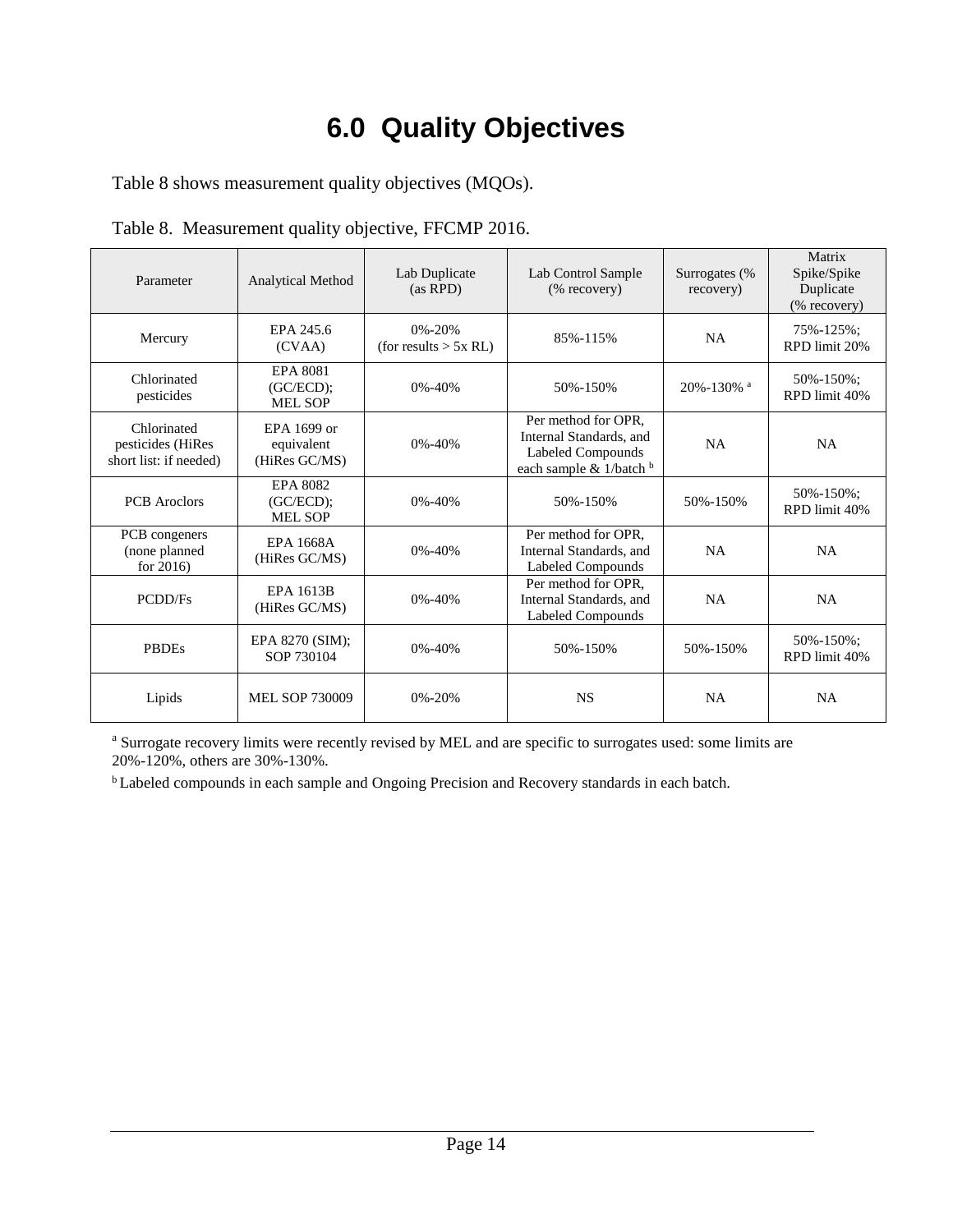# **8.0 Sampling Procedures**

<span id="page-14-0"></span>Samples will be collected and processed as described in the project plan for the FFCMP (Seiders, 2013). Fish collection methods may include the use of gillnets, seines, electrofishing, and angling. Federal, tribal, and state scientific collection permits provide guidance for minimizing the disturbance of anadromous salmon and steelhead that may be present.

Table 9 shows sample containers, preservation, and holding times for fish tissue samples.

| Parameter                                   | Sample Container                           | Minimum Amount<br>Required *                        | Preservation               | <b>Holding Time</b>                                 |  |
|---------------------------------------------|--------------------------------------------|-----------------------------------------------------|----------------------------|-----------------------------------------------------|--|
| Mercury                                     | 2 oz. precleaned<br>glass jar w/teflon lid | 5g                                                  | freeze,<br>$-10^{\circ}$ C | 6 months to extraction,<br>then 28 days to analysis |  |
| Chlorinated<br><b>Pesticides</b>            | 4 oz. precleaned<br>glass jar w/teflon lid | 30g, 60g preferred                                  | freeze,<br>$-10^{\circ}$ C | 1 year to extraction,<br>then 40 days to analysis   |  |
| <b>PCB Aroclors</b>                         | 4 oz. precleaned<br>glass jar w/teflon lid | 30g, 60g preferred                                  | freeze,<br>$-10^{\circ}$ C | 1 year to extraction,<br>then 40 days to analysis   |  |
| PCB congeners<br>(none planned for<br>2016) | 4 oz. precleaned<br>glass jar w/teflon lid | 30g, 60g preferred                                  | freeze,<br>$-10^{\circ}$ C | 1 year to extraction,<br>then 40 days to analysis   |  |
| PCDD/Fs                                     | 4 oz. precleaned<br>glass jar w/teflon lid | 30g, 60g preferred;<br>$~220g$ if base<br>digestion | freeze,<br>$-10^{\circ}$ C | 1 year to extraction,<br>then 40 days to analysis   |  |
| <b>PBDEs</b>                                | 4 oz. precleaned<br>glass jar w/teflon lid | 30g, 60g preferred                                  | freeze,<br>$-10^{\circ}$ C | 1 year to extraction,<br>then 40 days to analysis   |  |
| Lipids                                      | 4 oz. precleaned<br>glass jar w/teflon lid | 30 <sub>q</sub>                                     | freeze,<br>$-10^{\circ}$ C | 1 year to extraction,<br>then 40 days to analysis   |  |

<span id="page-14-1"></span>Table 9. Containers, preservation, and holding times for samples, FFCMP 2016.

### **8.3 Invasive species evaluation**

Invasive or unwanted aquatic species may be encountered during fish collections for this project. Environmental ethics and Washington law prohibit the transportation of all aquatic plants, animals, and many noxious weeds. Sample collection efforts for this project will follow the Ecology Environmental Assessment Program's SOP to Minimize the Spread of Invasive Species (Parsons et al., 2012) and Washington Department of Fish and Wildlife's Invasive Species Management Protocols (Tweit et al., 2011).

For this year's target sites, the New Zealand mudsnail, an invasive species of extreme concern, is not known to be present. However, this mudsnail may be present in the first few river miles of the Cowlitz River and its confluence with the Columbia. While sampling is not planned for this area, the procedures described above will be followed if sampling occurs in this lower reach.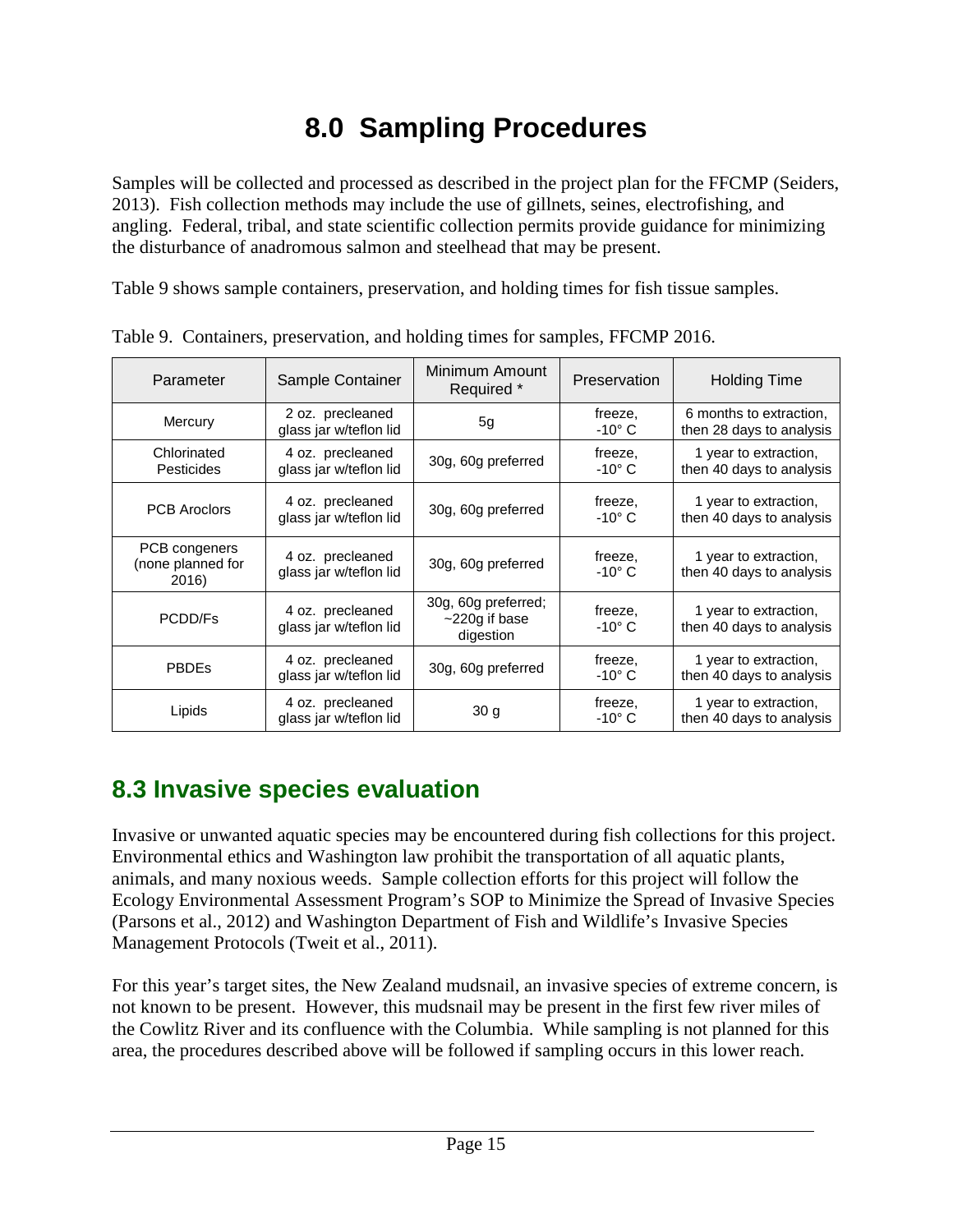## **9.0 Measurement Methods**

<span id="page-15-0"></span>The analytical methods are consistent with the most recent FFCMP monitoring events. Laboratory analyses of most samples will be conducted by the Ecology Manchester Environmental Laboratory (MEL). Analyses for PCB congeners, PCDD/Fs, and chlorinated pesticides (if needed) will be done by an accredited laboratory through a contract managed by MEL. Both MEL and the contract laboratories are expected to meet the QC requirements of the analytical methods being used and any other requirements specified by MEL or the Project Officer.

Table 10 shows the parameters to be analyzed, analytical methods, desired reporting limits, and ranges of expected results (all results expressed as wet weight).

|                                                              | Methods, Reporting Limits, and Sample Number                      |                                                                           |                                                                            |                                            |  |  |
|--------------------------------------------------------------|-------------------------------------------------------------------|---------------------------------------------------------------------------|----------------------------------------------------------------------------|--------------------------------------------|--|--|
| Parameter                                                    | Number of<br>Samples & Arrival<br>Date <sup>a</sup>               | <b>Expected Range</b><br>of Results <sup>b</sup>                          | Reporting Limits <sup>c</sup>                                              | <b>Analytical Method</b>                   |  |  |
| Mercury                                                      | 50, January 2017                                                  | 10 - 1000 ug/kg                                                           | 17 ug/kg                                                                   | EPA 245.6<br>(CVAA)                        |  |  |
| Chlorinated<br>pesticides                                    | 66-full suite plus<br>40 for 3 DDTs<br>only, January<br>2017      | 0.1 - 1000 ug/kg for<br>DDTs; 0.1 - 50 ug/kg<br>for others                | most 0.5 - 3.0 ug/kg                                                       | EPA 8081<br>(GC/ECD);<br><b>MEL SOP</b>    |  |  |
| Chlorinated<br>pesticides<br>(HiRes short list<br>IF NEEDED) | 12, April, 2017                                                   | Varies by analyte:<br>see Table 11                                        | Varies by analyte: see<br>Table 11                                         | EPA 1699 or<br>equivalent (HiRes<br>GC/MS) |  |  |
| <b>PCB Aroclors</b>                                          | 66-full suite, plus<br>40 for 3 Aroclors<br>only, January<br>2017 | 0.5 - 100 ug/kg,<br>depending on Aroclor                                  | $1.1 - 5$ ug/kg                                                            | EPA 8082<br>(GC/ECD);<br><b>MEL SOP</b>    |  |  |
| PCB congeners<br>(none planned for<br>2016)                  | None planned                                                      | 0.005 - 10 ug/kg,<br>depending on<br>congener                             | 0.003-0.01 ug/kg                                                           | <b>EPA 1668A</b><br>(HiRes GC/MS)          |  |  |
| PCDD/Fs                                                      | 45, January 2017                                                  | $0.005 - 5.0$ ng/kg,<br>depending on<br>congener and<br>extraction method | <b>EQL</b> (Estimated<br><b>Quantitation Limit)</b><br>$0.017 - 0.5$ ng/kg | EPA 1613B<br>(HiRes GC/MS)                 |  |  |
| <b>PBDEs</b>                                                 | 66 January 2017                                                   | $0.1 - 100$ ug/kg                                                         | $0.10 - 2.6$ ug/kg;<br>PBDE 209 1.9 - 4.3<br>ug/kg                         | EPA 8270 (SIM);<br>MEL SOP 730104          |  |  |
| Lipids                                                       | $106(66+40),$<br>January 2017                                     | $0.1 - 20%$                                                               | 0.10%                                                                      | MEL SOP 730009                             |  |  |

<span id="page-15-1"></span>

|  | Table 10. Laboratory measurement methods for fish tissue samples, FFCMP 2016. |  |  |  |
|--|-------------------------------------------------------------------------------|--|--|--|
|  |                                                                               |  |  |  |

<sup>a</sup> MEL will be informed of numbers and arrival dates when the sampling effort concludes.

**b** Values reflect historical data from the study area.

<sup>c</sup> Value reflects typical range.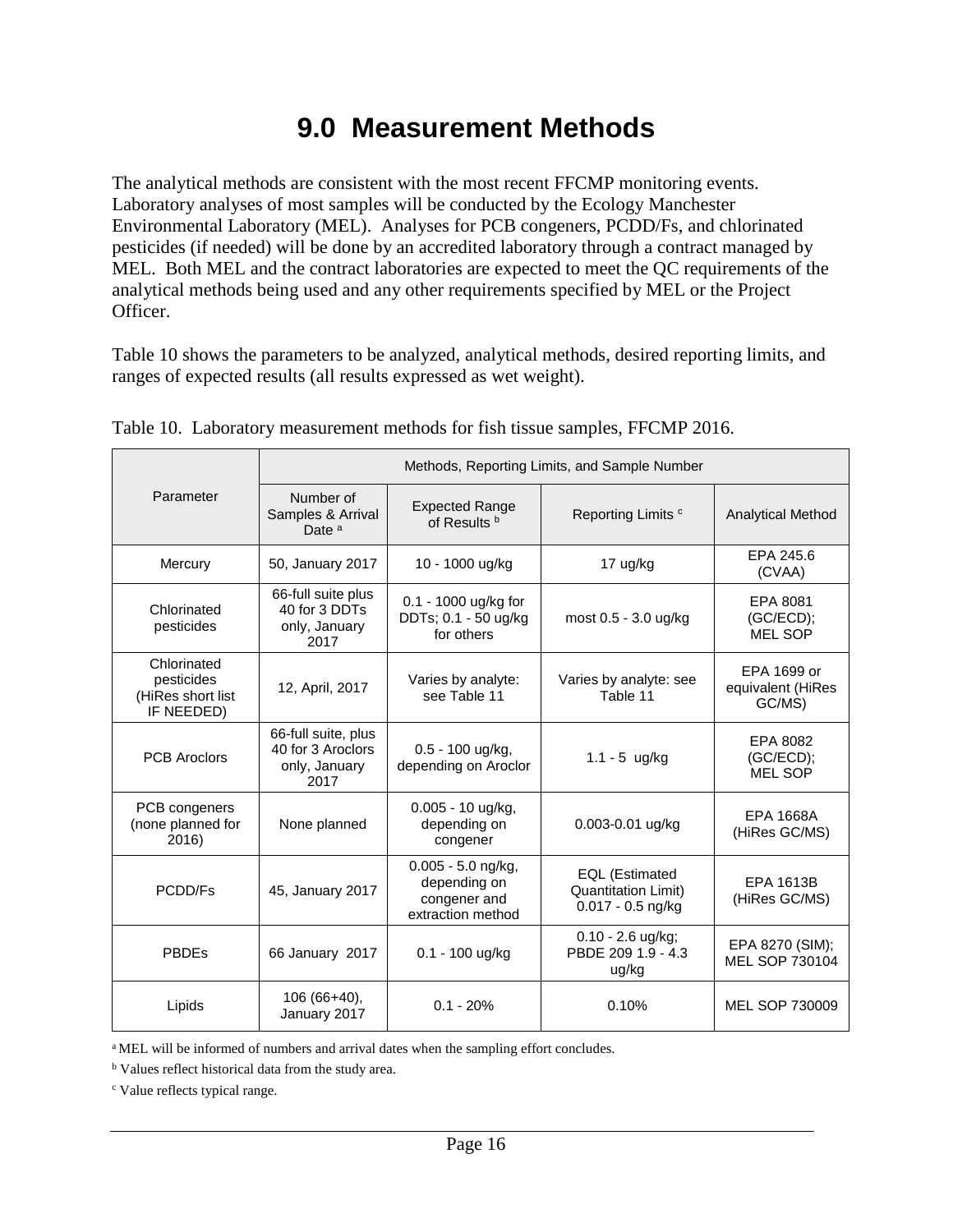Analytical methods need to be adequately sensitive to determine if water quality standards are being met. Ecology's recently proposed water quality standards for some chlorinated pesticides have values that are below the reporting and detection limits of commonly used methods. The use of Environmental Protection Agency (EPA) method 8081 often yields reporting limits that are higher than current or proposed water quality standards. Fish tissue is a challenging matrix and presents various interferences that often raise reporting limits for six chlorinated pesticides. These pesticides are aldrin, alpha-BHC, dieldrin, heptachlor, heptachlor epoxide, and toxaphene. These pesticides were identified in Table D-1 of the original QAPP as possibly needing extra effort by labs to achieve desired reporting limits (Seiders, 2013).

In order to obtain results that can be compared to water quality standards, a second round of analyses for pesticides may be conducted after reviewing results from the first round of analyses. An HRGC/HRMS method for chlorinated pesticides, such as method EPA 1699, or an equivalent or more sensitive method, will be used for this second round of analyses. A qualified laboratory will be selected through the Department of Enterprise Services bid solicitation process.

Table 11 shows the parameters to be analyzed with detection limits, quantitation limits, and the proposed and current water quality criteria; all are expressed as ug/kg wet weight. Pesticides other than the six mentioned above are also being analyzed to help inform MEL about issues related to interferences and interpretations of their analysis using EPA 8081.

| Analyte               | $CAS \#$        | Required<br>Detection<br>Limit | Proposed<br><b>FTEC</b> | Current<br><b>FTEC</b> | Expected<br>Range of<br><b>Results</b> |
|-----------------------|-----------------|--------------------------------|-------------------------|------------------------|----------------------------------------|
| Aldrin                | $309 - 00 - 2$  | 0.01                           | 0.03                    | 0.654                  | $ND - 1.0$                             |
| alpha-BHC (alpha-HCH) | 319-84-6        | 0.02                           | 0.07                    | 1.69                   | $ND - 1.0$                             |
| <b>Dieldrin</b>       | $60 - 57 - 1$   | 0.01                           | 0.029                   | 0.654                  | $ND - 10$                              |
| Heptachlor            | 76-44-8         | 0.02                           | 0.111                   | 2.35                   | $ND - 10$                              |
| Heptachlor Epoxide    | 1024-57-3       | 0.02                           | 0.08                    | 1.23                   | $ND - 10$                              |
| Toxaphene             | $8001 - 35 - 2$ | 0.20                           | 0.42                    | 9.56                   | $ND - 50$                              |
| beta-BHC (beta-HCH)   | 319-85-7        | 0.02                           | 0.2                     | 5.98                   | $ND - 1.0$                             |
| Hexachlorobenzene     | 118-74-1        | 0.02                           | 0.44                    | 6.69                   | $ND - 20$                              |

<span id="page-16-0"></span>Table 11. Characteristics of chlorinated pesticides to be analyzed using HR GC/MS for the FFCMP 2016 (ug/kg wet weight).

CAS: Chemical Abstract Service.

FTEC: Fish Tissue Equivalent Concentration.

ND: Non detect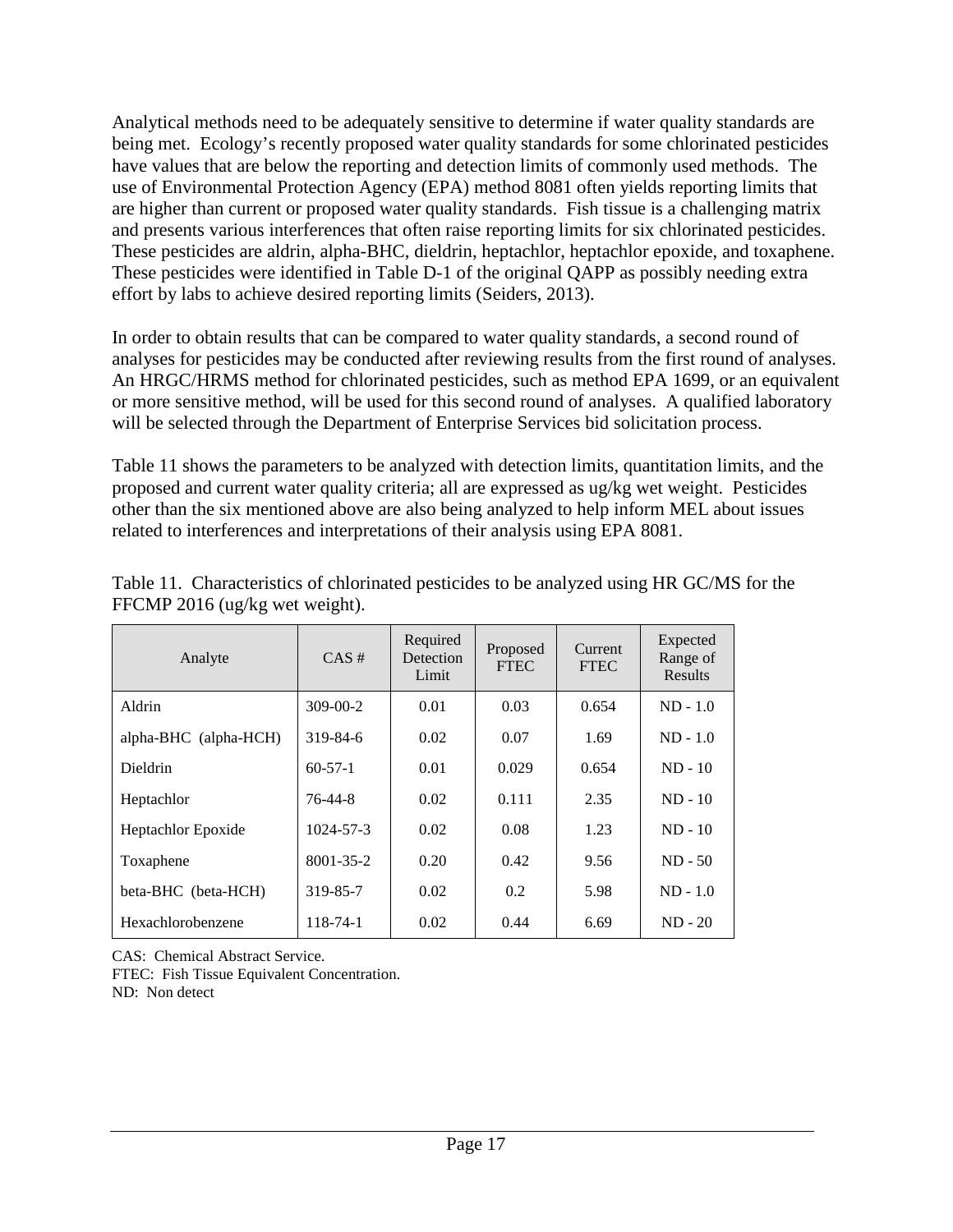# **10.0 Quality Control**

<span id="page-17-0"></span>Table 12 shows laboratory quality control procedures.

| Parameter                                       | Analytical<br>Method                       | Lab<br><b>Duplicates</b> | Lab Control<br>Standards   | Surrogates     | MS/MSD    | Method<br><b>Blanks</b> |
|-------------------------------------------------|--------------------------------------------|--------------------------|----------------------------|----------------|-----------|-------------------------|
| Mercury                                         | EPA 245.6<br>(CVAA)                        | 1/ batch $a$             | 1/batch                    | <b>NA</b>      | 1/batch   | 1/batch                 |
| Chlorinated<br>pesticides                       | EPA 8081<br>(GC/ECD);<br><b>MEL SOP</b>    | 1/batch                  | 1/batch                    | each<br>sample | 1/batch   | 1/batch                 |
| Chlorinated<br>pesticides<br>(HiRes short list) | HiRes GC/MS<br>(EPA 1699 or<br>equivalent) | 1/batch                  | each sample<br>& 1/batch c | <b>NA</b>      | <b>NA</b> | 1/batch                 |
| <b>PCB Aroclors</b>                             | EPA 8082<br>$(GC/ECD)$ ;<br><b>MEL SOP</b> | 1/batch                  | 1/batch                    | each<br>sample | 1/batch   | 1/batch                 |
| PCB congeners b<br>(none planned for<br>2016)   | <b>EPA 1668A</b><br>(HiRes GC/MS)          | 1/batch                  | each sample<br>& 1/batch c | <b>NA</b>      | <b>NA</b> | 1/batch                 |
| PCDD/Fs b                                       | <b>EPA 1613B</b><br>(HiRes GC/MS)          | 1/batch                  | each sample<br>& 1/batch c | <b>NA</b>      | <b>NA</b> | 1/batch                 |
| <b>PBDEs</b>                                    | EPA 8270 (SIM);<br>SOP 730104              | 1/batch                  | 1/batch                    | each<br>sample | 1/batch   | 1/batch                 |
| Lipids                                          | MEL SOP 730009                             | 1/batch                  | 1/batch                    | <b>NA</b>      | <b>NA</b> | 1/batch                 |

<span id="page-17-1"></span>Table 12. Laboratory quality control sample types and frequencies, FFCMP 2016.

a "Batch" is defined as up to 20 samples analyzed together.

<sup>b</sup> Includes one analysis of Certified Reference Material for the project (WMF-01 preferred; CARP-2 acceptable)

<sup>c</sup> Labeled compounds in each sample and Ongoing Precision and Recovery standards in each batch.